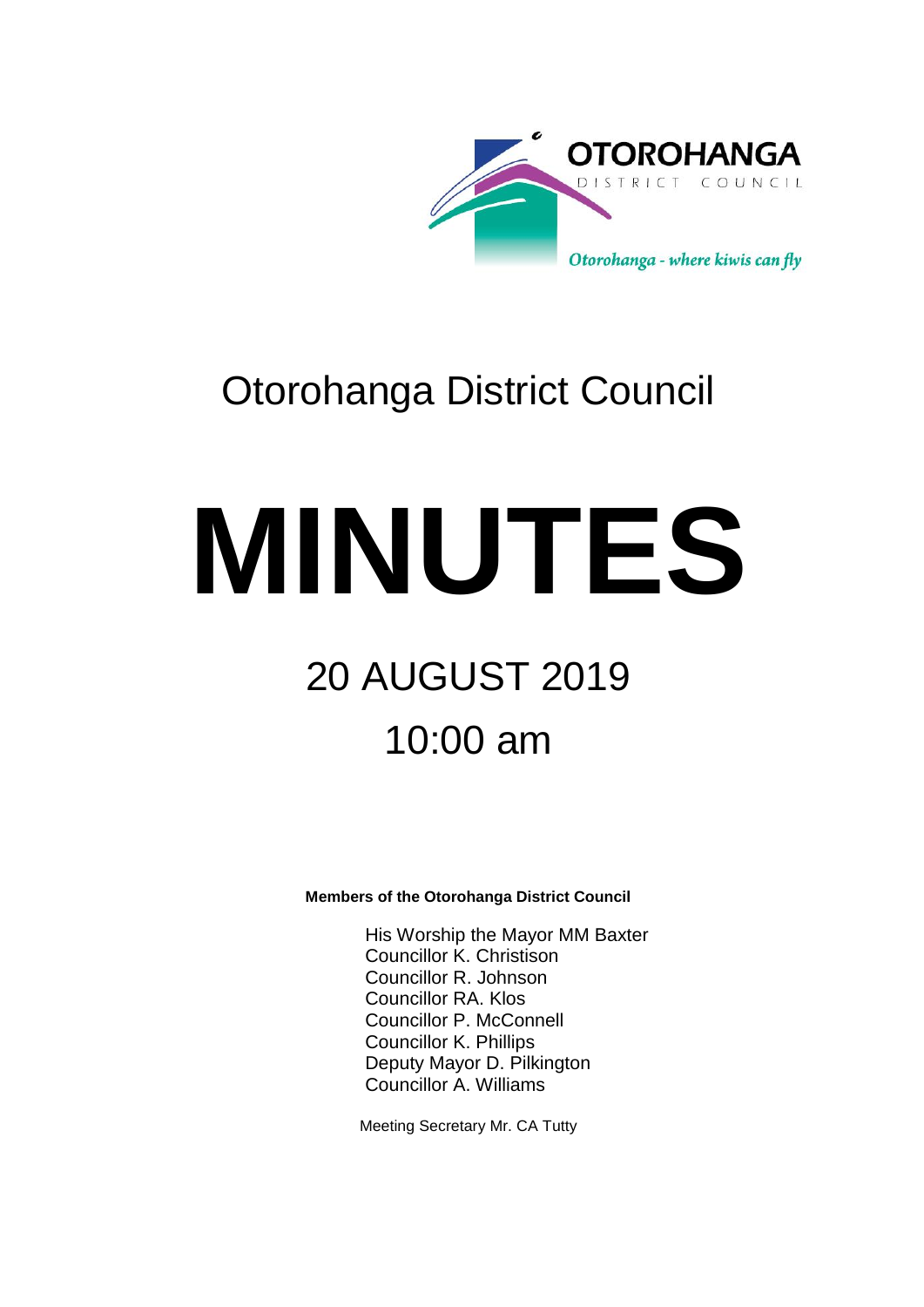## **OTOROHANGA DISTRICT COUNCIL**

#### **20 AUGUST 2019**

Minutes of an ordinary Meeting of the Otorohanga District Council held in the Council Chambers, 17 Maniapoto Street, Otorohanga on Tuesday 20 August commencing at 10am.

# **MINUTES**

### **ORDER OF BUSINESS:**

| <b>ITEM</b>                                                                                                                                       | <b>PAGE</b>    |  |
|---------------------------------------------------------------------------------------------------------------------------------------------------|----------------|--|
| <b>PRESENT</b>                                                                                                                                    | 1              |  |
| <b>IN ATTENDANCE</b>                                                                                                                              | 1              |  |
| <b>APOLOGY</b>                                                                                                                                    | 1              |  |
| <b>OPENING PRAYER</b>                                                                                                                             | 1              |  |
| <b>DECLARATION OF CONFLICTS OF INTEREST</b>                                                                                                       | 1              |  |
| PUBLIC FORUM (UP TO 30 MINUTES)                                                                                                                   | 1              |  |
|                                                                                                                                                   | 1<br>1         |  |
| <b>CONFIRMATION OF MINUTES - OTOROHANGA DISTRICT COUNCIL - 16 JULY 2019</b><br>CONFIRMATION OF MINUTES - OTOROHANGA COMMUNITY BOARD - 3 JULY 2019 | $\overline{2}$ |  |
| <b>CONFIRMATION OF MINUTES - KAWHIA COMMUNITY BOARD - 7 JUNE 2019</b>                                                                             | $\overline{2}$ |  |
| <b>RECEIPT OF MINUTES - KAWHIA COMMUNITY BOARD - 9 AUGUST 2019</b>                                                                                | $\mathbf{2}$   |  |
| RECEIPT OF MINUTES - OTOROHANGA COMMUNITY BOARD - 7 AUGUST 2019                                                                                   | $\mathbf{2}$   |  |
|                                                                                                                                                   |                |  |

#### **REPORTS**

| <b>ITEM 387</b> | <b>HIS WORSHIP THE MAYOR - VERBAL REPORT</b>                                   | $\overline{2}$ |
|-----------------|--------------------------------------------------------------------------------|----------------|
| <b>ITEM 388</b> | <b>CHIEF EXECUTIVE REPORT 16 JULY-19 AUGUST 2019</b>                           | 3              |
| <b>ITEM 389</b> | OTOROHANGA DISTRICT DEVELOPMENT BOARD ANNUAL REPORT                            | 3              |
| <b>ITEM 390</b> | PROPOSED NAME CHANGE FROM OTOROHANGA DISTRICT TO OTOROHANGA DISTRICT           | 3              |
| <b>ITEM 391</b> | DRAFT OTOROHANGA DISTRICT SPORT AND ACTIVE RECREATION PLAN                     | 4              |
| <b>ITEM 392</b> | APPOINTMENT OF ALTERNATE CIVIL DEFENCE LOCAL CONTROLLER                        | 4              |
| <b>ITEM 393</b> | OTOROHANGA KIWIHOUSE REQUEST FOR GUARANTEE                                     | 5              |
| <b>ITEM 394</b> | POLICY FOR BONDS FOR TEMPORARY ROAD CLOSURES ON SEALED ROADS                   | 5              |
| <b>ITEM 395</b> | RURAL SCHOOL ROADSIDE SAFETY IMPROVEMENTS AND VARIABLE SPEED LIMITS            | 6              |
| <b>ITEM 396</b> | WAIKATO REGIONAL AIRPORT LTD SHAREHOLDER APPROVAL FOR TERMINAL REFRESH PROJECT | 6              |
| <b>ITEM 397</b> | PROPOSED ROAD NAMING OF 'TEAL LANE'                                            | 8              |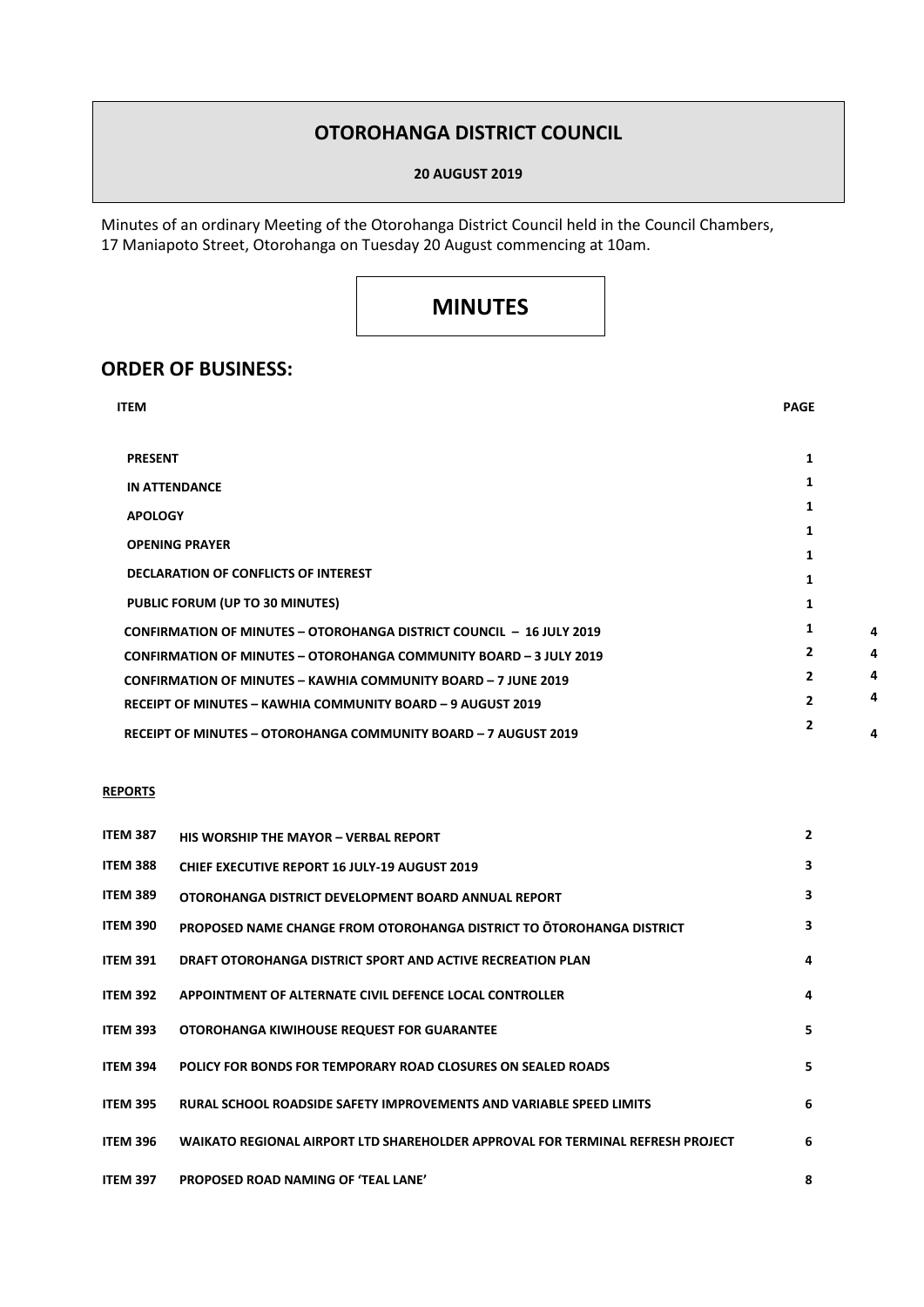| ITEM 398                 | <b>COMMSAFE EXTENSION OF FUNDING</b>                                         | 7  |
|--------------------------|------------------------------------------------------------------------------|----|
| ITEM 399                 | OTOROHANGA AND KAWHIA COMMUNITY BOARDS - RESOLUTIONS FOR ADOPTION BY COUNCIL | 9  |
| <b>ITEM 400</b>          | ROUTINE ENGINEERING REPORT - MAY TO JULY 2019                                | 7  |
| <b>ITEM 401</b>          | ROUTINE PLANNING REPORT FOR APRIL TO JUNE 2019                               | 5  |
| <b>ITEM 402</b>          | <b>ROUTINE BUILDING CONTROL REPORT FOR APRIL TO JUNE 2019</b>                | 5  |
| <b>ITEM 403</b>          | ROUTINE ANIMAL CONTROL OFFICERS REPORT FOR APRIL TO JUNE 2019                | 5  |
| <b>ITEM 404</b>          | <b>MATTERS REFERRED FROM 16 JULY 2019</b>                                    | 11 |
| <b>COUNCILLOR UPDATE</b> |                                                                              | 11 |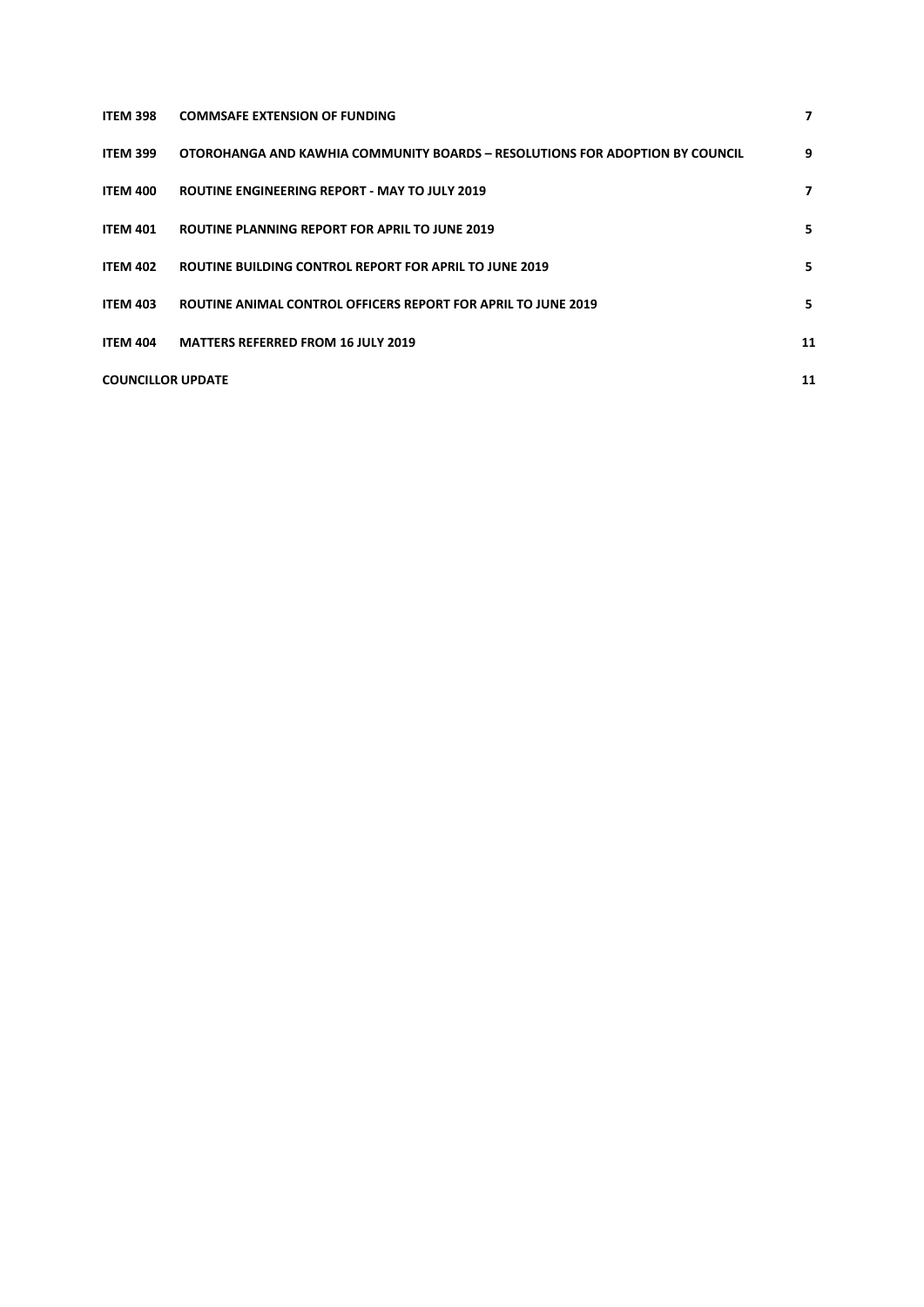#### **PRESENT**

His Worship the Mayor MM Baxter, Cr. D Pilkington (Deputy Mayor), Councillors RA Klos, K Christison, AJ Williams, R Johnson and P McConnell.

#### **IN ATTENDANCE**

Ms. T Winter (Chief Executive) Messrs, R Brady (Engineering Manager), G Bunn (Corporate Services Manager), CA Tutty (Governance Supervisor), Ms. T Ambury (Community and Economic Development Manager) and Ms. N Martinsen (Customer Services Officer).

His Worship declared the meeting open and welcomed those present.

#### **APOLOGY**

**Resolved** that the apology received from Councillor K Phillips be sustained. **His Worship / Councillor Klos**

#### **OPENING PRAYER**

Councillor Johnson read the Opening Prayer.

#### **PUBLIC FORUM**

No members of the public which were present at the meeting wished to address Council.

#### **DECLARATION OF CONFLICTS OF INTEREST**

His Worship asked members whether they had any declarations of conflicts of interest on matters to be discussed at this meeting.

No declarations of conflicts of interest were received.

#### **CONFIRMATION OF MINUTES – OTOROHANGA DISTRICT COUNCIL – 16 JULY 2019**

**Resolved** that the minutes of the meeting of the Otorohanga District Council held on 16 July 2019, as amended, be approved as a true and correct record of that meeting and the resolutions contained therein be adopted. **Councillor Pilkington / Councillor Johnson**

#### **MATTERS ARISING**

Councillor Pilkington referred to page 2, in particular the second paragraph and requested this be amended to read "Councillor Pilkington referred to Item 96, and reported that the Project Kiwiana Committee through the Annual Grant funded by the Otorohanga Community targeted rate via the Otorohanga District Development Board will fund the cost including any installation and ongoing maintenance Dearof the Kiwiana display modules. The John Loveridge seat cost including installation will be one hundred percent donated by the Loveridge family".

Councillor Johnson referred to page 6, Councillor Update and advised that he extended thanks to Council's Corporate Services Manager for his efforts in assisting in a discussion with the Beattie Home Trust to provide a Dementia facility in Otorohanga.

Councillor Klos referred to page 2, Item 381 (c) and request this be amended to read "preference to a theme in particular to Mana Whenua."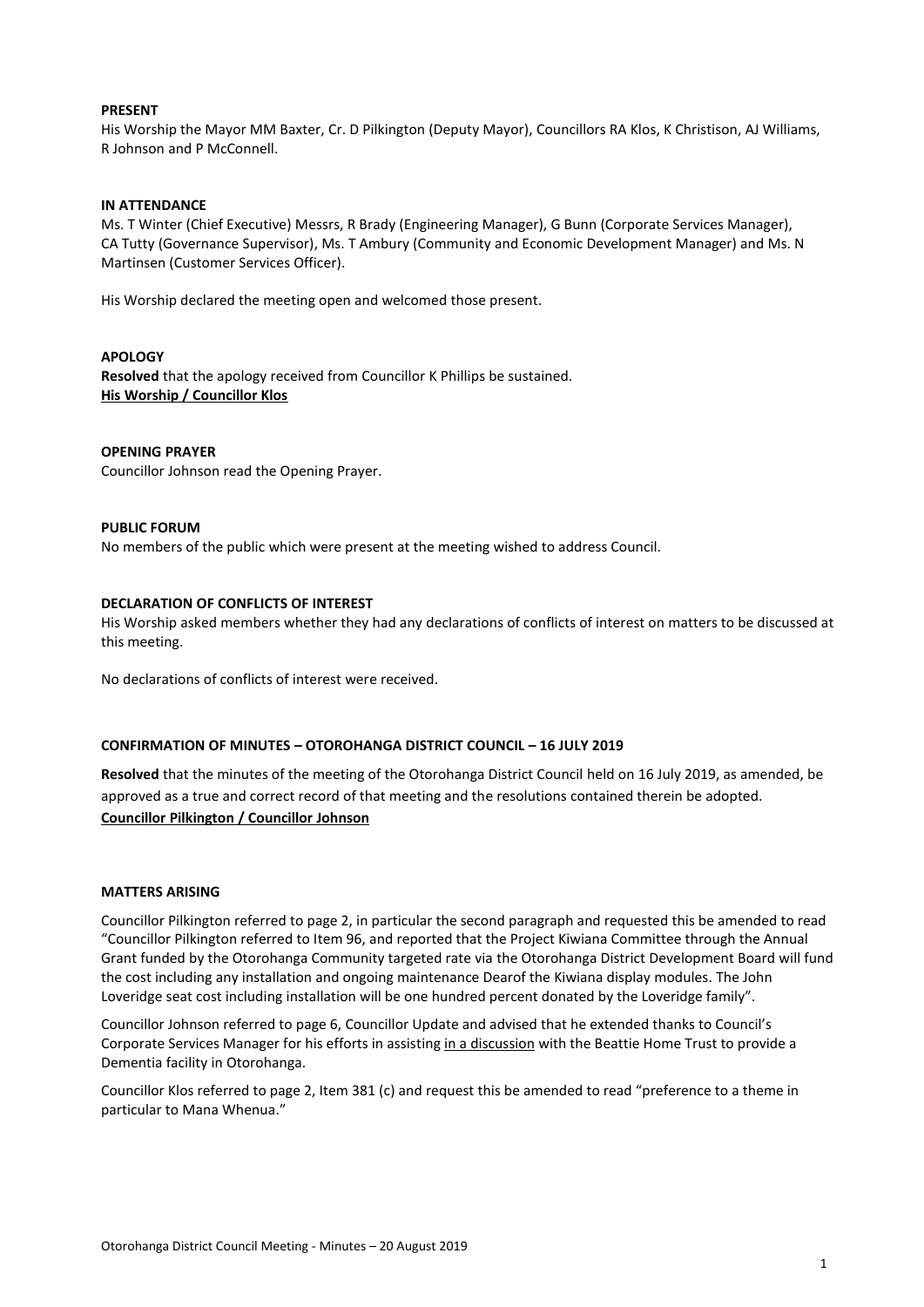#### **CONFIRMATION OF MINUTES – OTOROHANGA COMMUNITY BOARD – 3 JULY 2019**

**Resolved** that the minutes of the meeting of the Otorohanga Community Board held on 3 July 2019, as circulated, be received and the recommendations contained therein be adopted. **Councillor McConnell / Councillor Christison**

#### **CONFIRMATION OF MINUTES – KAWHIA COMMUNITY BOARD – 7 JUNE 2019**

**Resolved** that the minutes of the meeting of the Kawhia Community Board held on 7 June 2019, as circulated, be received and the recommendations contained therein be adopted.

#### **Councillor Pilkington / Councillor McConnell**

#### **RECEIPT OF MINUTES – KAWHIA COMMUNITY BOARD – 9 AUGUST 2019**

**Resolved** that the minutes of the meeting of the Kawhia Community Board held on 9 August 2019 be received. **Councillor Pilkington / His Worship**

#### **RECEIPT OF MINUTES – OTOROHANGA COMMUNITY BOARD – 7 AUGUST 2019**

**Resolved** that the minutes of the meeting of the Otorohanga Community Board held on 7 August 2019 be received. **Councillor McConnell / Councillor Christison**

#### **ITEM 387 HIS WORSHIP THE MAYOR – VERBAL REPORT**

His Worship presented a verbal report on activities he has carried out since the previous Council meeting, these being –

- 26 July 2019 attended in his role as Chair of Mayor's Taskforce for Jobs, the opening of FFF19 in Wellington.
- 28 July 2019 spoke at the celebration of Chris Lord becoming the Rookie World Timbersport Champion.
- 30 July 2019 attended the launch of Ahikomaku at Te Wānanga o Aotearoa Mangakotukutuku Campus.
- 1 August 2019 attended meetings with Noa Woolloff MTFJ Coordinator.
- 1 August 2019 meetings with MP Louise Upston and Fletcher Tabuteau and Minister Jackson.
- 2 August 2019 meeting with Area Commander Andrew Mortimore.
- 2 August 2019 Chaired the Community meeting with the Ministry of Fisheries and Department of Conservation with the Kawhia and Aotea Communities, on the proposal to ban net fishing in the Kawhia Harbour to protect the Maui Dolphin.
- 9 August 2019 attended the Kawhia Community Board meeting.
- 12 August 2019 attended the Mayoral Forum meeting.
- 14 August 2019 Meeting with Minister Jones at the Mangakotukutuku Campus where the announcement was made for funding for Ahikomaku, Te Waka and Smart Waikato and their SSEP programme.
- 14 August 2019 attended a meeting with the Chief Executive Waikeria Contractors for a monthly update.
- 15 August 2019 met with Mary Jenkins and staff from Smart Waikato in relation to their desire to engage further with Otorohanga College.
- 15 August 2019 attended the Otorohanga Support House Whare Awhina AGM.
- 17 August 2019 spent the morning with approximately 36 St. John's members from across the Waikato educating them on how Council manage their towns and cities.

**Resolved** that His Worship the Mayor's verbal report be received.

#### **His Worship / Councillor Pilkington**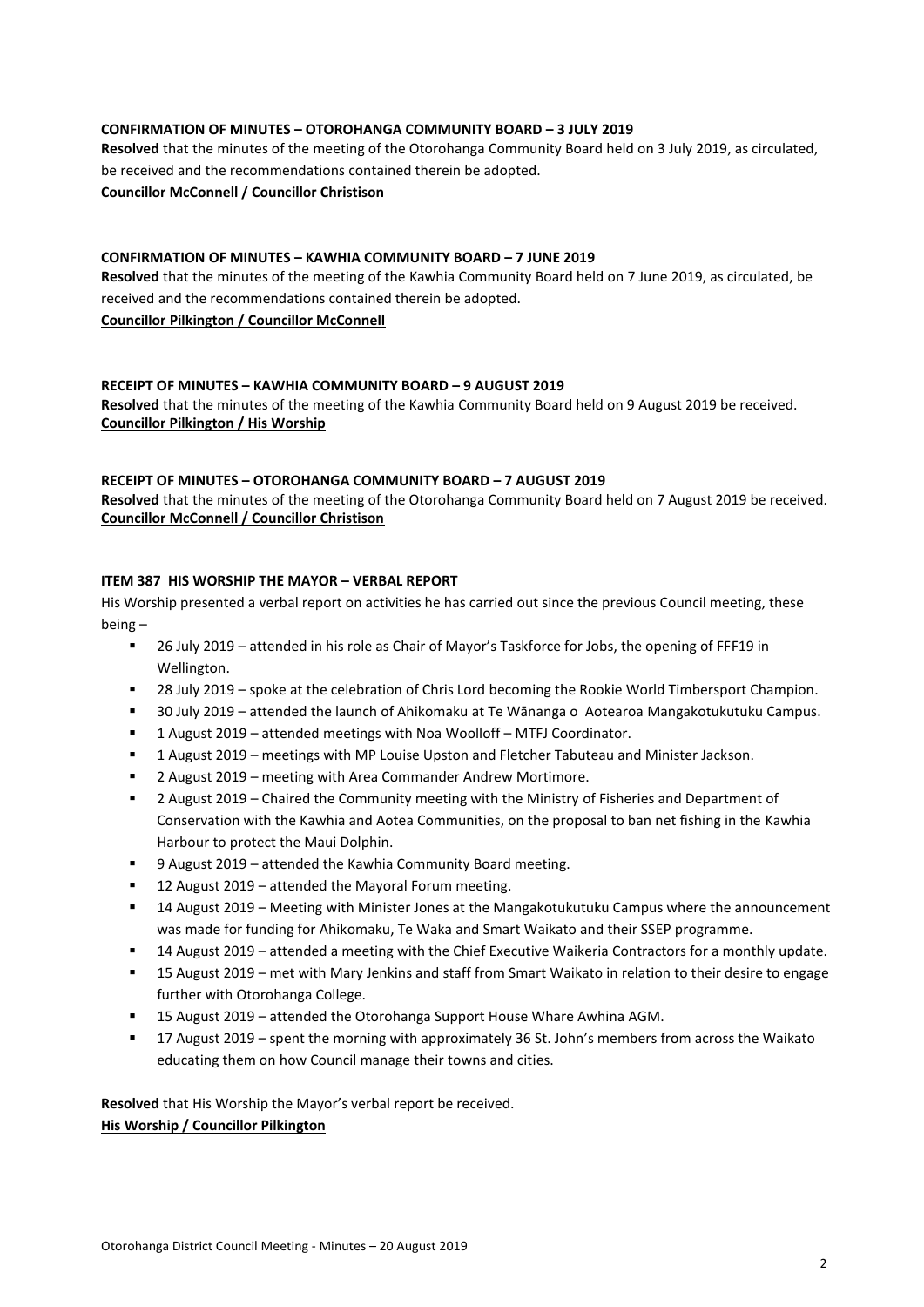#### **ITEM 388 CHIEF EXECUTIVE REPORT 16 JULY – 19 AUGUST 2019**

The Chief Executive referred members to her report on the key focus areas for the period 16 July to 19 August 2019. She asked members whether they had any questions relating to her report.

#### IWI RELATIONSHIPS

Councillor Klos referred to the Iwi Relationship meetings and asked the Chief Executive to ensure that Ngāti Raukawa are included.

His Worship outlined the meetings with local Iwi which are planned to take place.

#### NZ MOTOR CARAVAN ASSOCIATION

The Chief Executive reported that Council's Community and Economic Development Manager and herself had met with Mr. Michael Cullen of the New Zealand Motor Caravan Association on a way forward for Otorohanga to become a Motor Caravan friendly town. She said it is the intention to ascertain the economic benefits of such a proposal for report back to Council.

**Resolved** that the Chief Executive's report for the period 16 July 2019 to 19 August 2019 be received. **Councillor Johnson / Councillor Christison**

#### **ITEM 390 PROPOSED NAME CHANGE FROM OTOROHANGA DISTRICT TO ŌTOROHANGA DISTRICT**

The Community and Economic Development Manager summarised her report advising that NZGB is waiting on a resolution from the Otorohanga District Council to show support for the name change proposal before it can proceed with the process of changing the name.

**Resolved** that Council supports the name change proposal made by the Office of Treaty Settlements, now known as Te Arawhiti to the NZ Geographic Board on behalf of Ngāti Maniapoto for the Otorohanga District to be changed to Ōtorohanga District.

#### **His Worship / Councillor Klos**

His Worship asked the people who were in the public gallery to hear the item if they would like to speak in response to the resolution. Mr. Derek Wooster on behalf of the Maniapoto Maori Trust Board and the Nehenehenui Regional Marae Committee congratulated Council on the passing of the above resolution. He requested that advice of this decision be forwarded to the Maniapoto Maori Trust Board.

#### **ITEM 389 OTOROHANGA DISTRICT DEVELOPMENT BOARD ANNUAL REPORT**

Mrs. Caroline Christian, Mrs. Marayn Hurley and Mrs. Liz Cowan attended the meeting.

The Community and Economic Development Manager referred members to her report attaching the Annual Report for the Otorohanga District Development Board for the period 1 July 2018 to 30 June 2019. She asked members to take the report as read and that she would be happy to answer any questions on its content.

In addition to the report Mrs. Christian informed members of the following:

- The Otorohanga i-SITE staff have been in their positions for a long time.
- Whether it would be beneficial for the i-SITE to move back into the Main Street.
- Amazing group of volunteers operating the Kawhia i-SITE.
- Waiting on information from a forum held recently in Wellington on various ways to address the challenges that i-SITEs are facing nationwide, and move forward.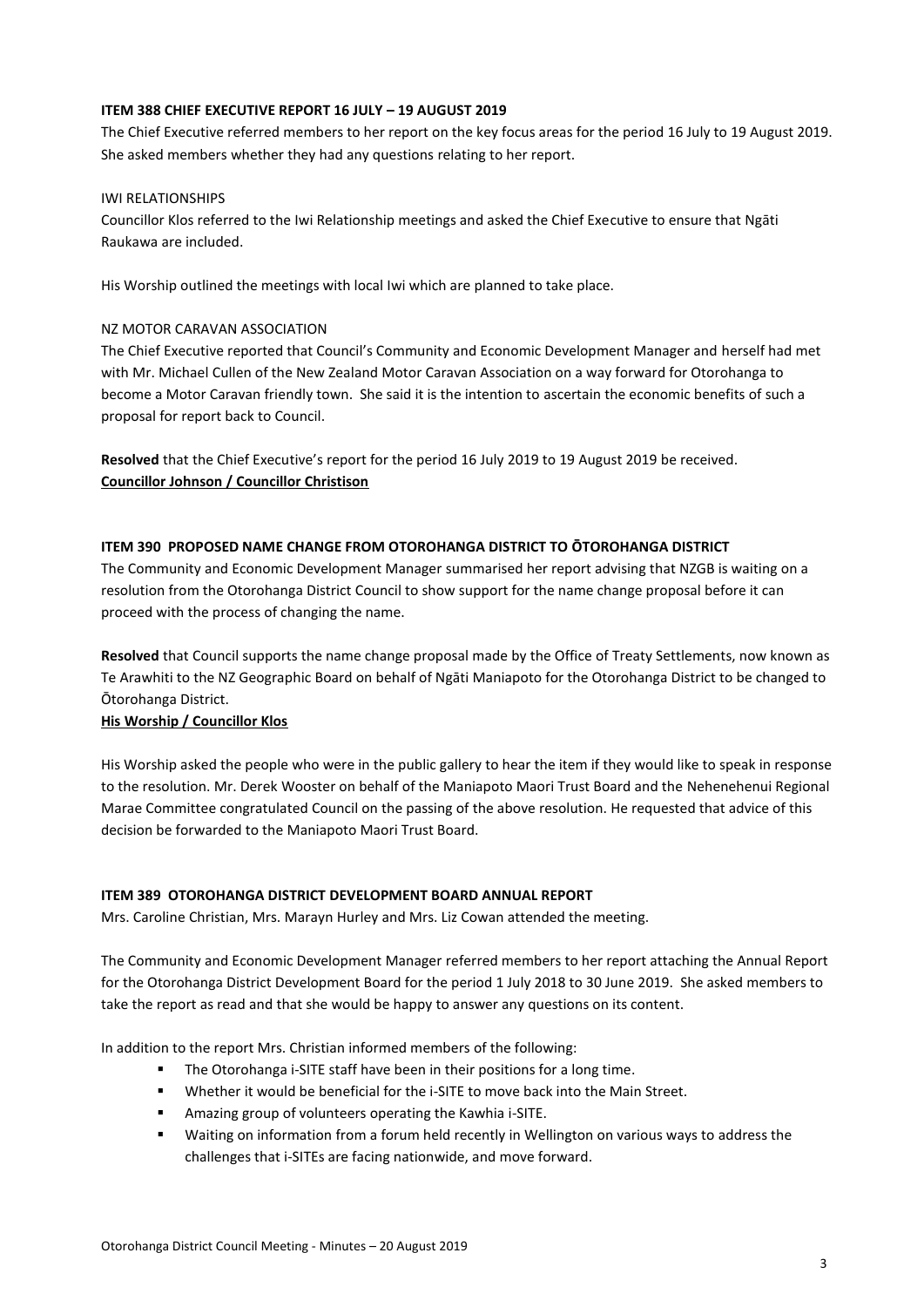Councillor McConnell said that it is necessary for Council and the Board to work together more closely and to talk to each other in order to move forward.

His Worship thanked Mrs. Christian and Mrs. Hurley for their attendance and dedication to the work undertaken by the Board.

**Resolved** that the Annual Report from the Chairperson of the Otorohanga District Development Board be received. **Councillor Christison / Councillor McConnell**

#### **ADJOURNMENT**

**Resolved** that Council adjourn the meeting at 10.45am to enable His Worship to take appropriate action on the matter of the Chair of Te Waka not being present to make the organisation's presentation to Council. **His Worship / Councillor Pilkington**

#### **READJOURNMENT**

**Resolved** that Council re-adjourn the meeting at 10.55am **His Worship / Councillor Pilkington**

#### **ITEM 391 DRAFT OTOROHANGA DISTRICT SPORT AND ACTIVE RECREATION PLAN**

The Community and Economic Development Manager summarised her report attaching a Draft Otorohanga District Sport and Active Recreation Plan that has been developed as a collaborative project between Sport Waikato and Otorohanga District Council and as a result of robust consultation with local sporting, recreation groups and individuals.

#### **Resolved** that

- 1. The Draft Otorohanga District Sport and Active Recreation Plan be adopted by Council, and that;
- 2. The Draft Plan be circulated amongst key stakeholders who contributed to the plan for their feedback and comments, and that;
- 3. The Draft Plan be made available to the public to be given the opportunity to make submissions on the Draft Plan for a period of one month, and that;
- 4. Submissions and feedback are reported back to Council along with the amended Draft Plan before being adopted by Council.

#### **Councillor Johnson / Councillor McConnell**

#### **ITEM 392 APPOINTMENT OF ALTERNATIVE CIVIL DEFENCE LOCAL CONTROLLER**

The Environmental Services Manager attended the meeting and referred members to his report seeking approval from Council to recommend to the Waikato Civil Defence and Emergency Management Coordinating Executive Group (and ultimately the Waikato Civil Defence and Emergency Management Joint Committee) that Council's Chief Executive Tanya Winter be appointed as an Alternate Controller for the Otorohanga District.

In reply to Councillor Klos the Environmental Services Manager advised that it is the responsibility of Council to resource and operate an emergency centre, if required.

His Worship and Councillor Pilkington noted that Council is fortunate to have an employee with the necessary qualifications and experience.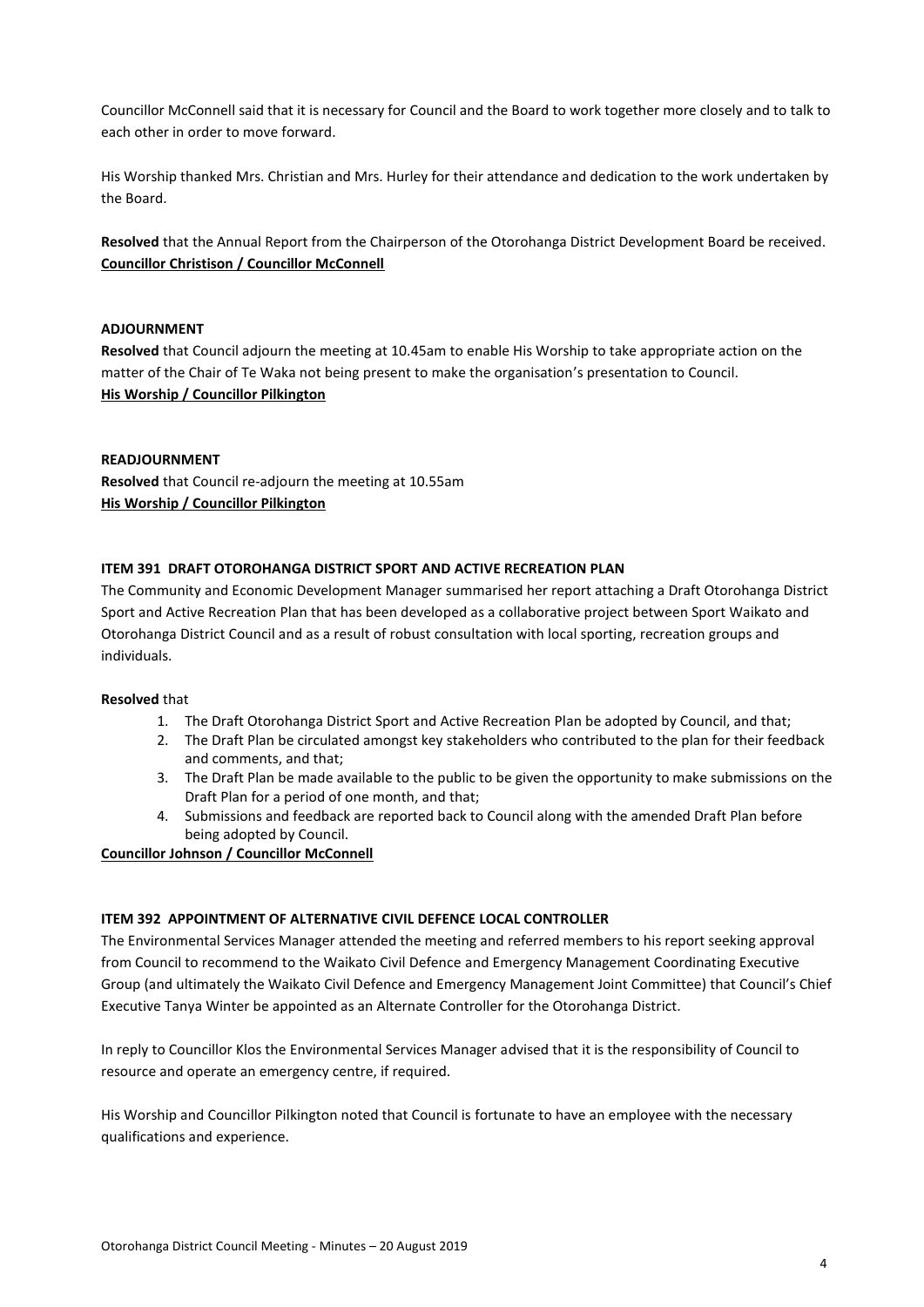**Resolved** that Council recommend to the Waikato Civil Defence and Emergency Management Co-ordinating Executive Group (CEG) that Tanya Winter, Chief Executive, Otorohanga District Council be appointed as an alternate Local Controller for the Otorohanga District.

**Councillor Pilkington / Councillor Williams**

#### **ITEM 401 ROUTINE PLANNING REPORT FOR APRIL TO JUNE 2019**

The Environmental Services Manager summarised his report on Resource Consents and planning approvals granted during the period 1 April to 30 June 2019.

**Resolved** that the Planning Report from 1 April to 30 June 2019 be received. **His Worship / Councillor Johnson**

#### **ITEM 402 ROUTINE BUILDING CONTROL REPORT FOR APRIL TO JUNE 2019**

The Environmental Services Manager referred members to the Building Control report for the period April to June 2019.

**Resolved** that the Building Control Report for the period April to June 2019 be received **Councillor Pilkington / Councillor Williams**

#### **ITEM 403 ROUTINE ANIMAL CONTROL OFFICERS REPORT FOR APRIL TO JUNE 2019**

The Environmental Services Manager referred members to his report on Dog and Animal Control activities for the period April to June 2019.

**Resolved** that the Environmental Services Managers report on Dog and Animal Control for the period April to June 2019 be received.

**Councillor McConnell / Councillor Johnson**

#### **ITEM 393 OTOROHANGA KIWIHOUSE REQUEST FOR GUARANTEE**

The Corporate Services Manager presented a report informing members that the Otorohanga Kiwi House has approached Council to extend its existing guarantee from \$350,000 to \$700,000 to enable them to secure a loan from the Bank of New Zealand and complete Stage 1 of their redevelopment.

Councillor Christison asked for this matter be flagged in Council's Long Term Plan.

**Resolved** that existing guarantee from Otorohanga District Council to the Otorohanga Zoological Society Inc is increased from \$350,000 to \$700,000 to allow them to secure a Loan from the Bank of New Zealand and complete Stage 1 of their redevelopment.

**Councillor Klos / Councillor Christison**

#### **ITEM 394 POLICY FOR BONDS FOR TEMPORARY ROAD CLOSURES ON SEALED ROADS**

The Engineering Manager referred members to his report providing information and alternatives on the adoption of a policy for acquiring bonds from organisations who wish to obtain temporary road closures on sealed roads. He said he would be happy to take questions on this report.

Councillor McConnell expressed his opinion that should an organisation use a Council road for an event then a bond should be paid by them to cover any repair costs.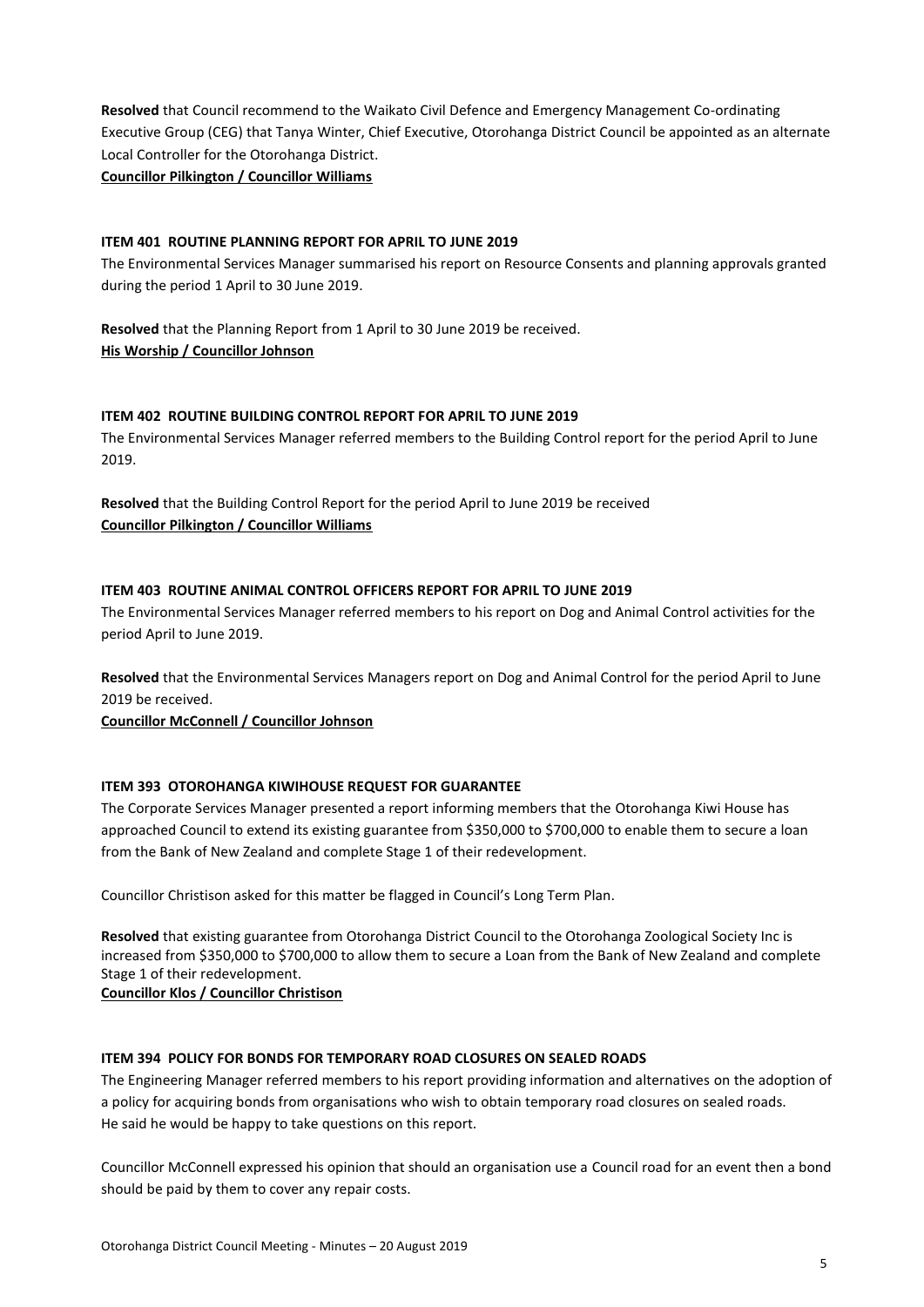Councillor Pilkington referred to the advice that the Engineering Manager may have to cancel an event and reported that any rescheduling of an event can be very difficult for residents living on the roads concerned. She expressed the opinion that the cancellation and rescheduling of an event is not a good outcome.

**Resolved** that no bond be required for temporary road closures on sealed roads. **His Worship / Councillor Klos**

Councillor McConnell voted against the resolution.

#### **ITEM 395 RURAL SCHOOLS ROADSIDE SAFETY IMPROVEMENTS AND VARIABLE SPEED LIMITS**

Council's Senior Engineering Assistant (Projects) summarised his report informing Council of the planned Road Safety Improvements for rural schools within the Otorohanga District, a desire of such improvements having previously been expressed by Council as part of the Long Term Plan process.

The Officer highlighted the additional minor safety improvements that are proposed which can be accommodated within the existing budgets over the next two years, these being:

- Installation of traffic calming measures on the western approach to Otewa School.
- Mark and chip seal the bus stop opposite Otewa School.
- Three sets of variable speed signs.
- Permanent speed limit reduction
- Onsite parking at Otewa and Maihiihi Schools (this would need to be paid for by the Ministry of Education as this work would be on school property).

During discussion the following points were highlighted:

- look into the issue of the Arohena School further as there is a blind corner from the eastern side of the School creating a situation whereby the speed of traffic needs to be decreased.
- Urban Schools were also highlighted for matters to be put in place to curb the speed of traffic.
- Members were informed that it is proposed by the Ministry of Transport that the speed limit past urban schools be 30km/h and rural schools at 60km/h. There were concerns raised about this by a Councillor and it was felt that the limits past all schools should be 30km/h.
- **Each school should be assessed individually to arrive at a suitable option.**

**Resolved** that the Senior Engineering Assistant (Projects) report be received. **Councillor Pilkington / Councillor Johnson**

#### **ITEM 396 WAIKATO REGIONAL AIRPORT PROJECT LTD SHAREHOLDER APPROVAL FOR TERMINAL REFRESH PROJECT**

The Corporate Services Manager summarised his report advising that the Waikato Regional Airport Ltd are proposing to undertake a major terminal upgrade project for the upcoming 2020 year. He said this constitutes a major transaction under the organisations constitution and accordingly are seeking formal shareholder approval to commit to this. He said the capital outlay required to complete the project means that WRAL is also seeking to renew their banking facilities.

As part of this process WRAL will need to pledge more than 10% of the company and group's assets as security.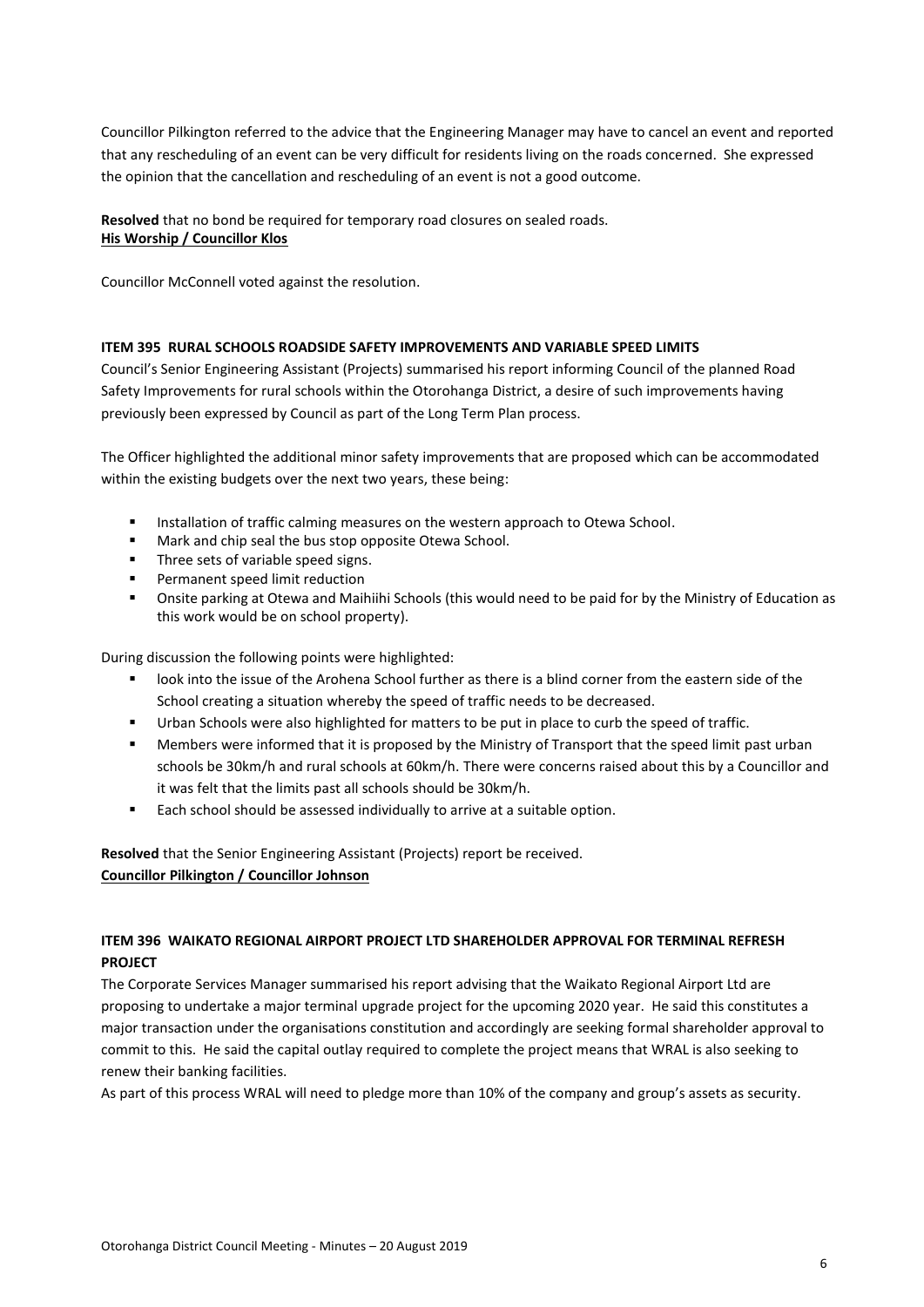Two issues were highlighted being:

- The facilities for people with limited mobility to be improved at the terminal.
- The major shareholder, being Hamilton City Council, has not indicated that they intend to oppose the request.

#### **Resolved** that

- 1. Otorohanga District Council gives shareholder's approval for the Waikato Regional Airport Ltd Terminal Refresh Project, as a major transaction, of up to \$13 million
- 2. Otorohanga District Council gives shareholder's approval for Waikato Regional Airport Ltd to continue pledging more than 10% of its assets as security in connection with the renewal of its banking facilities

#### **His Worship / Councillor Klos**

#### **ITEM 400 ROUTINE ENGINEERING REPORT – MAY TO JULY 2019**

The Engineering Manager referred members to the routine Engineering Report for the period May to July 2019. The following staff members presented selected parts of the report:

-Andreas Senger – Roading Manager: Roading

-Rachel Stubbs – Road Safety Officer: Road Safety

-Mark Lewis – Services Manager: Three Water Services and Community Facilities

-Roger Brady – Engineering Manager: Landfills

**Resolved** that the Routine Engineering Report for the period May to July 2019 be received. **His Worship / Councillor Pilkington**

#### **ITEM 398 COMMSAFE EXTENSION OF FUNDING**

The Corporate Services Manager summarised his report advising that Commsafe received funding assistance from Council for the 2018/2019 financial year in response to a submission to Council's Long Term Plan.

CommSafe have requested that Council consider continuing that funding for the next two financial years.

The matter of the organisation providing an accountability report to Council was raised.

#### **Resolved** that

- 1. the Otorohanga District Council support Commsafe for the 2019/2020 and 2020/2021 financial years with the grant of \$5000 + GST from the Sundry Grants account and that continued funding is considered as part of the 2021/2031 Long Term Plan.
- 2. This funding is dependent on Waipa District Council continuing to fund Commsafe at the same level for the 2019/2020 and 2020/2021 years.
- 3. Commsafe provide a report to Council in June each funding year detailing how the funding has been used.

#### **Councillor Pilkington / Councillor Klos**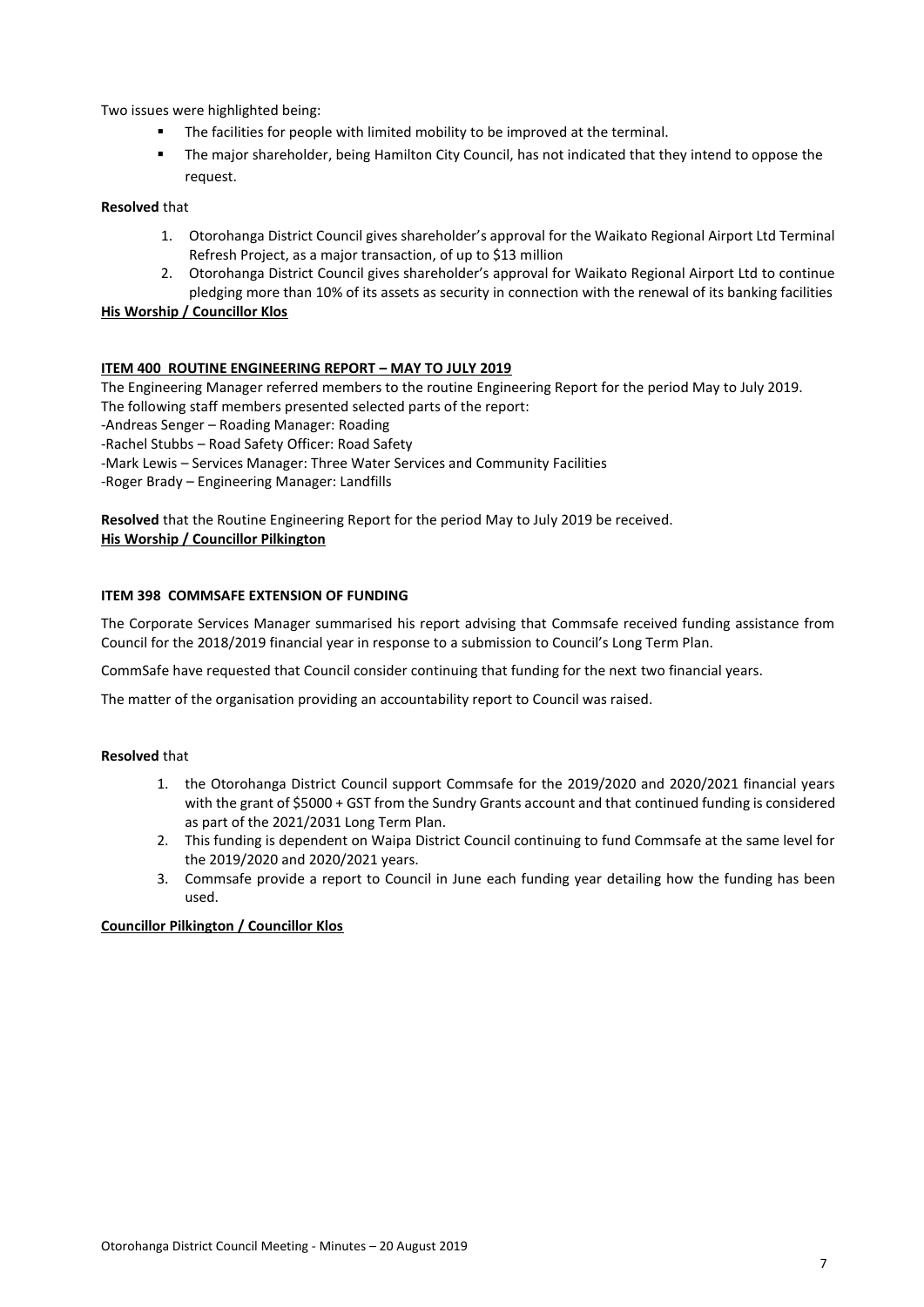#### **ITEM 397 PROPOSED ROAD NAMING OF 'TEAL LANE'**

The Community and Economic Development Manager summarised her report advising that approval is sought to apply the road name "Teal Lane" to the section of road that has been locally referred to as "Thompson Road" which is located off Scown Road, Otorohanga.

#### **Resolved** that

Pursuant to Section 319 (1)(j) of the Local Government Act 1974 the Otorohanga District Council resolves that the name Teal Lane is acceptable for the portion of road shown in the plan in Attachment 1 that is vested in Council as public road.

#### Attachment 1

Plan showing the section of road proposed to be officially named 'Teal Lane' off Scown Road, Otorohanga.



#### **Councillor Pilkington / Councillor Johnson**

#### **LUNCH ADJOURNMENT**

**Resolved** that Council adjourn for lunch at 12.33pm

**His Worship / Councillor McConnell** 

#### **LUNCH RE-ADJOURNMENT**

**Resolved** that Council re-adjourn the meeting at 1.17pm

#### **His Worship / Councillor Pilkington**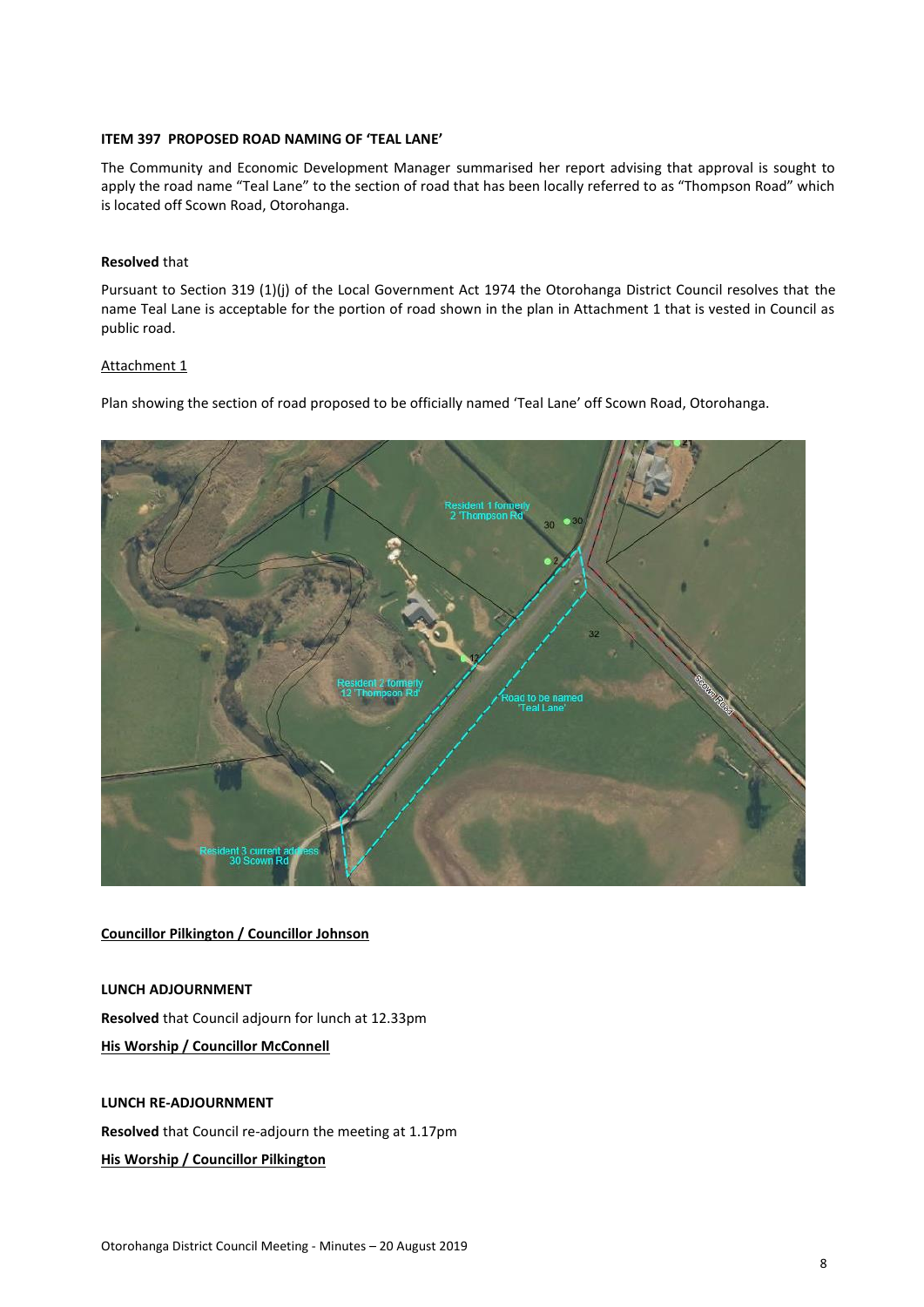#### **ITEM 399 OTOROHANGA AND KAWHIA COMMUNITY BOARDS – RESOLUTIONS FOR ADOPTION BY COUNCIL**

The Chief Executive referred members to the report identifying recommendations from the Otorohanga and Kawhia Community Boards for adoption by Council.

Concern was expressed by Councillor McConnell that this change in process should have been communicated to both Boards prior to inclusion in the Council agenda. The Chief Executive apologised for this oversight.

**Resolved** that resolutions noted below by the Otorohanga Community Board and the Kawhia Community Board be adopted by the Otorohanga District Council.

#### **His Worship / Councillor Pilkington**

#### **RESOLUTION 1**

#### **OTOROHANGA STOPBANK PATHWAY RESERVE MANAGEMENT PLAN WORKING GROUP**

**Resolved** that: Approval is given to establish a working group, made up of the following stakeholders to create the draft Otorohanga Stopbank Pathway Reserve Management Plan.

- Council Elected Members represented by Councillor Katrina Christison and Otorohanga Community Board Member Liz Cowan.
- Council Staff represented by Engineering Manager Roger Brady or his alternate
- Waikato Regional Council one representative and one alternate
- Nehenehenui Regional Management Committee one representative and one alternate
- **NZTA** one representative and one alternate
- 2 The process as summarised below is followed to create and adopt the Otorohanga Stopbank Pathway Reserve Management Plan.
	- Stage 1 revisit feedback to date and produce the draft plan
	- Stage 2 consult on the draft plan with the wider community
	- Stage 3 feedback from the community incorporated in the plan
	- Stage 4 The plan and associated budgets would then be included in the draft Long Term Plan.

#### *Mr. Coventry / Mr. Gadd*

#### **RESOLUTION 2**

#### **OTOROHANGA STOPBANK PATHWAY UPDATE ON COSTS AND PROGRAMME**

**Resolved** that it be recommended to the Otorohanga District Council to approve the allocation of funds, currently estimated at \$53,149 but not exceeding \$60,000 from the cash surplus in the Otorohanga Flood Protection account to cover the increase in capital cost of the construction of the Stopbank pathway.

# *Mrs. Cowan / Mr. Coventry*

#### **RESOLUTION 3**

#### **REVIEW OF OTOROHANGA CEMETERY FEES**

**Resolved** that it be recommended to the Otorohanga District Council that the fees and charges in respect to the Otorohanga Cemetery be increased to (including GST) - effective from 1 September 2019 –

| <b>COSTS TO PURCHASE A PLOT</b> |                               |  |  |  |  |
|---------------------------------|-------------------------------|--|--|--|--|
| <b>Adults</b>                   | \$1500.00 (Including Natural) |  |  |  |  |
| Children                        | \$500.00                      |  |  |  |  |
| Ash Wall & Ash Berm             | \$350.00                      |  |  |  |  |
| <b>INTERMENT FEES</b>           |                               |  |  |  |  |
| Adult                           | \$1450.00                     |  |  |  |  |
| Children (Under 12 years)       | \$500.00                      |  |  |  |  |
| Ashes                           | \$320.00 Own install \$160.00 |  |  |  |  |
| Extra depth                     | \$300.00                      |  |  |  |  |
| Natural - Adult                 | \$1200.00                     |  |  |  |  |
| (Under 12 years)<br>– Children  | \$500.00                      |  |  |  |  |
| Mrs. Christison / Mr. Gadd      |                               |  |  |  |  |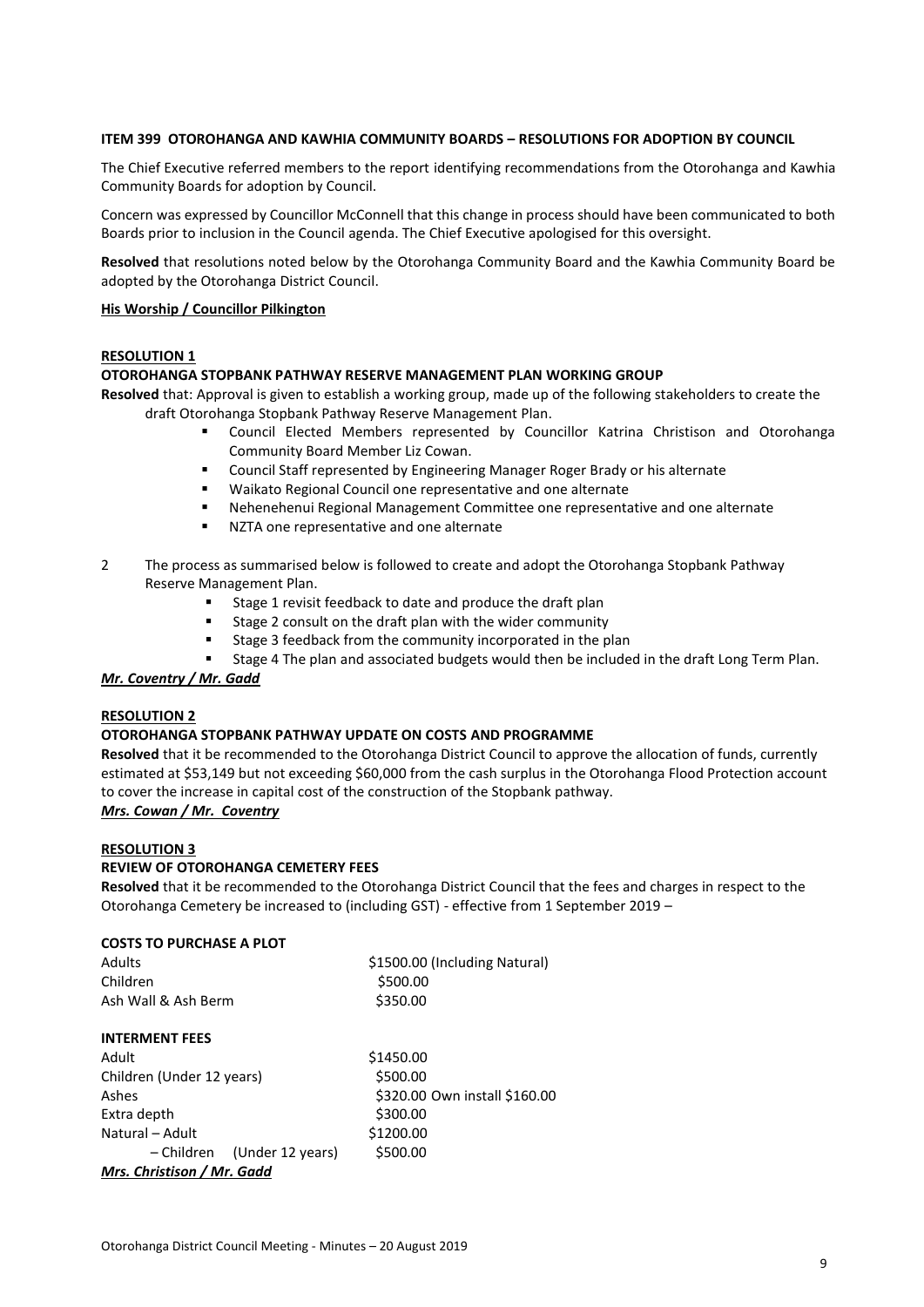#### *KAWHIA COMMUNITY BOARD – MEETING 9 AUGUST*

#### **RESOLUTION 4**

#### **REVIEW OF KAWHIA CEMETERY FEES**

**Resolve** that Kawhia Community Board recommend to the Otorohanga District Council that the fees and charges in respect to the Kawhia Cemetery be increased to (including GST) – effective from 1 September 2019.

| <b>COSTS TO PURCHASE A PLOT</b> |           |                      |
|---------------------------------|-----------|----------------------|
| <b>Adults</b>                   | \$1500.00 |                      |
| Children (under 12 years)       | \$500.00  |                      |
| Ash Wall & Ash Berm             | \$350.00  |                      |
| <b>INTERMENT FEES</b>           |           |                      |
| Adult                           | \$1900.00 |                      |
| Children (under 12 years)       | \$500.00  |                      |
| Ashes                           | \$450.00  | Own install \$225.00 |
| Extra depth                     | \$300.00  |                      |
| Mr. Walsh / Mr. Rutherford      |           |                      |

#### **RESOLUTION 5**

#### **CONFIRMATION OF COSTS FOR PARKING ENFORCEMENT IN KAWHIA**

**Resolved** that Kawhia Community Board approves funding for the introduction of additional parking signage in Kawhia on the basis outlined in the Environmental Services Managers report and requests Council to fund from District accounts the residual share of the \$2500 costs indicated and for discussions to be held with the New Zealand Police, in particular the local constable regarding enforcement of the restrictions.

#### *Chair / Cr. Pilkington*

#### **RESOLUTION 6**

#### **ALTERNATIVE SITES FOR KAWHIA PLAYGROUND**

It is recommended that the Board:

- 1. approves the current playground location that is in Council ownership be investigated as the site of the new playground.
- 2. that staff consult with the Kawhia Community Projects Trust on which key components of the current playground are to be incorporated into the new playground.
- 3. Recommends Council that any remaining funds in the Kawhia Parks and Reserves 2018 / 2019 budget be carried forward for the playground project.

#### *Cr. Pilkington / Mr. Fletcher*

#### **RESOLUTION 7**

#### **PROPOSED NEW PLAN FOR TREE REMOVAL AT RESERVE IN AOTEA**

**Resolved** that the former resolution about the removal of trees on the Reserve at Aotea passed by the Kawhia Community Board on 19 October 2018, as stated below, be revoked:

*"Resolved that coastal trees in the Aotea playground be removed to allow five suitably placed Pohutukawa trees to remain.* 

#### *Mr. Fletcher / Mr. Rutherford*

- 1. The removal of trees at the Reserve on Morrison Road, Aotea be approved as per the plan attached as Appendix 1.
- 2. the tree removal be funded from the Kawhia Parks and Reserves operational account.

#### *Mr. Rutherford / Mr. Walsh*